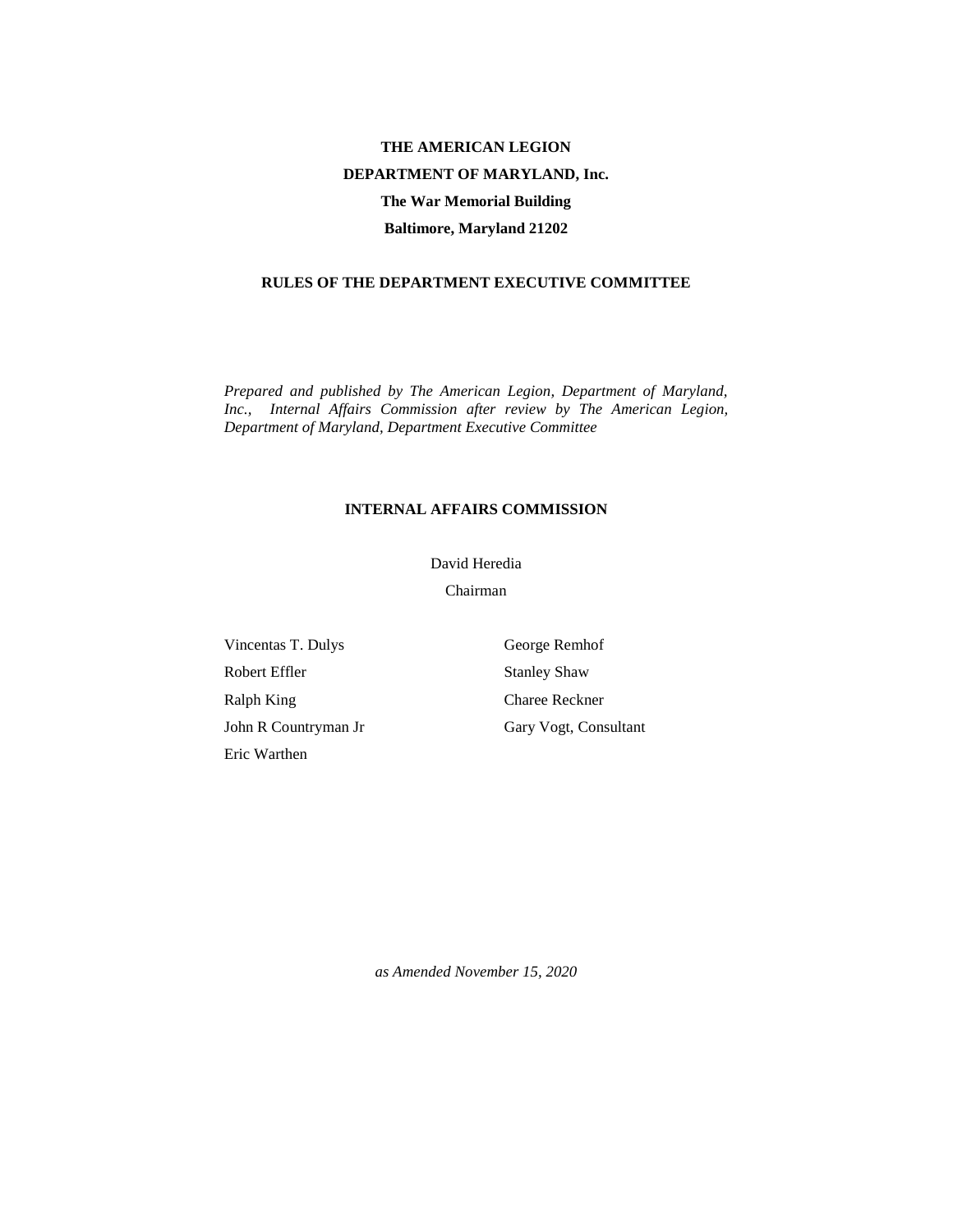## **RULES OF THE DEC**

| $\bullet$                                                                   |
|-----------------------------------------------------------------------------|
| $\bullet$                                                                   |
| $\bullet$                                                                   |
| Post / Member Charging / Hearing and Requirements  11<br>$\bullet$          |
| $\bullet$                                                                   |
|                                                                             |
| RULE 9 Transaction of Business by Mail, Telegraph or by Telephone  12       |
| RULE 10 Procedure for meeting by Use of Internet or Video Conferencing12-13 |
| $\therefore$ 13                                                             |
|                                                                             |
|                                                                             |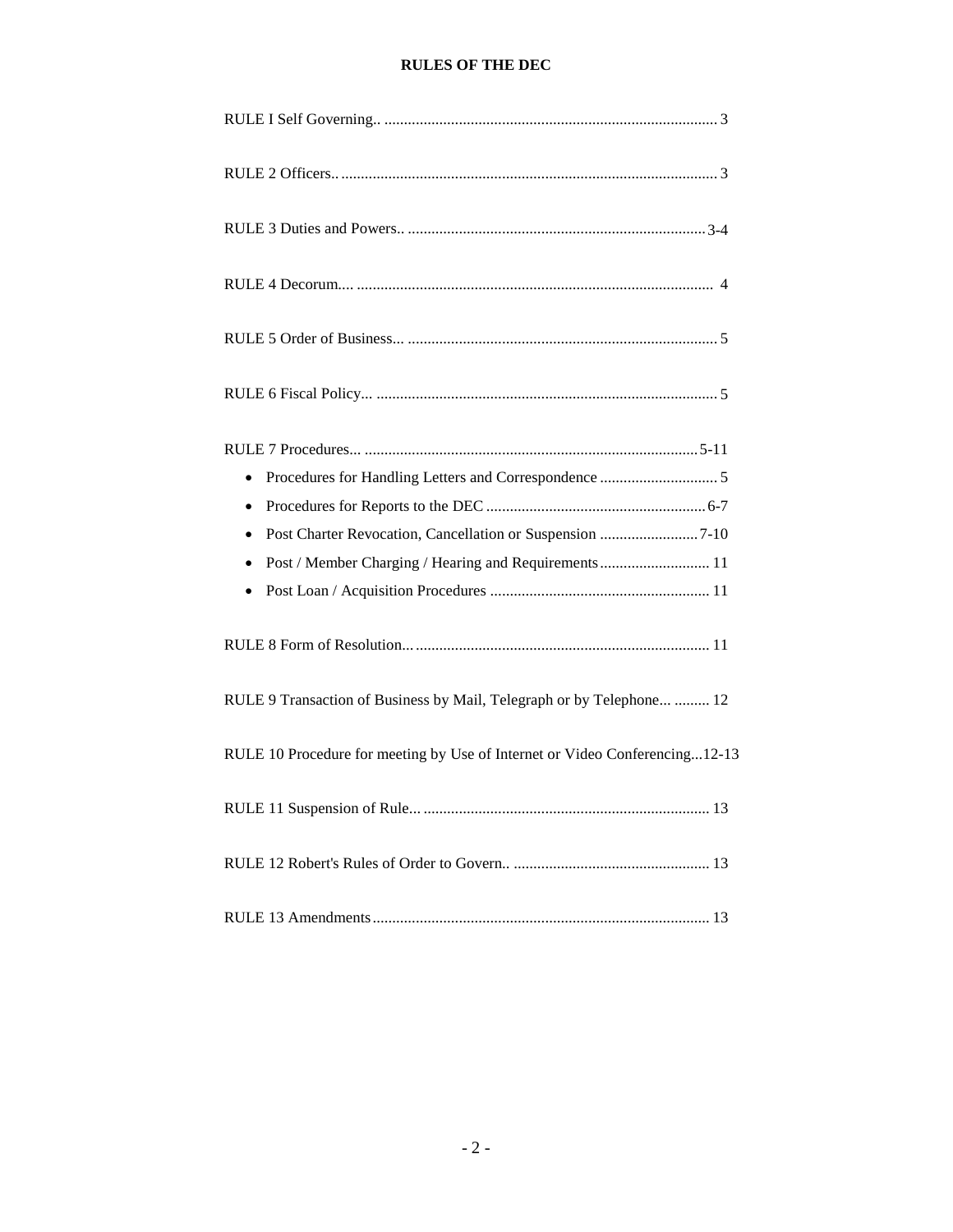### **RULES OF THE D.E.C.**

#### **RULE 1**

### SELF-GOVERNING

The Department Executive Committee of The American Legion, Department of Maryland ("DEC"); as defined in the Constitution and Bylaws of the Department of Maryland, shall be a self-governing committee and transact business in accordance with the rules hereinafter set forth, subject only to the Constitution and By-Laws of The American Legion Department of Maryland and resolutions of the Department Conventions and DEC Meetings.

## **RULE 2**

### **OFFICERS**

The Department Commander shall be the Chairperson of the DEC and the Department Adjutant shall serve as Secretary. Any temporary vacancies, in such offices as Chairperson and Secretary, shall be filled by action of the DEC, for the respective meeting in which the vacancy occurs.

### **RULE 3**

### DUTIES AND POWERS

The DEC is specifically empowered to exercise the following powers and rights, and may delegate to the appropriate Department Commission or Committee authority to investigate and report back to the DEC on any of the following powers and rights:

- A. To make decisions on all matters, executive or administrative: provided, however, that the said action so taken shall not be contrary to, nor in derogation of, actions of the Department Convention. Any resolution adopted by Department Convention action shall be a mandate during the year following its adoption and thereafter shall continue as Department policy unless changed by subsequent Convention action or by action of the Executive Committee, except that mandates pertaining to legislative action by the Maryland State General Assembly shall be effective only to the date of final adjournment of the General Assembly the year following the convention during which such resolutions were passed or the Executive Committee meeting preceding the convening of a new session of the General Assembly shall be effective until the adjournment of such new session.
- B. To determine the number of members of all Commissions and Committees of the Department created by the Department Commander not in conflict with the Department Constitution and Bylaws or the Executive Committee and to ratify the appointments made by the Department Commander. Such Commissions and Committees shall receive full instructions from the DEC by resolution, or via the Manual of Membership and Purpose, specifying their purpose, scope, function, and authority. Each Commission and Committee which has met since the last DEC meeting and prior to the next ensuing meeting of the DEC shall prepare preliminary reports for submission to the Department Adjutant who shall include copies of said reports in the minutes of the DEC meeting. All reports by District Commanders shall be in writing. All meetings of Commissions and Committees shall end at least thirty (30) minutes prior to the beginning of a DEC meeting.
- C. The receiving, accepting or approval of any report; made to the DEC by any Commission or Committee, containing any recommendation as to future conduct, or as to future policy or matters within their scope shall not mean the adoption of such recommendation and each specific recommendation as to future conduct or as to future policy shall be embodied in a resolution for the consideration and action of the DEC.
- D. To make decisions when necessary, relative to expenditures for which appropriations have been made by the DEC and to make emergency appropriations necessary to implement action by the DEC.
- E. To make appropriations, from funds not otherwise appropriated, of such additional amounts as may be recognized as emergency requirements.
- F. To explore matters requiring the attention of the DEC and offer recommendations thereon to the DEC.
- G. To advise the Department Officers, Commissions, and Committees with regard to problems arising in the performance of their duties or functions.
- H. In general, to perform between Department Conventions, any, and all, actions necessary and consistent with the exercise of administrative authority by the DEC.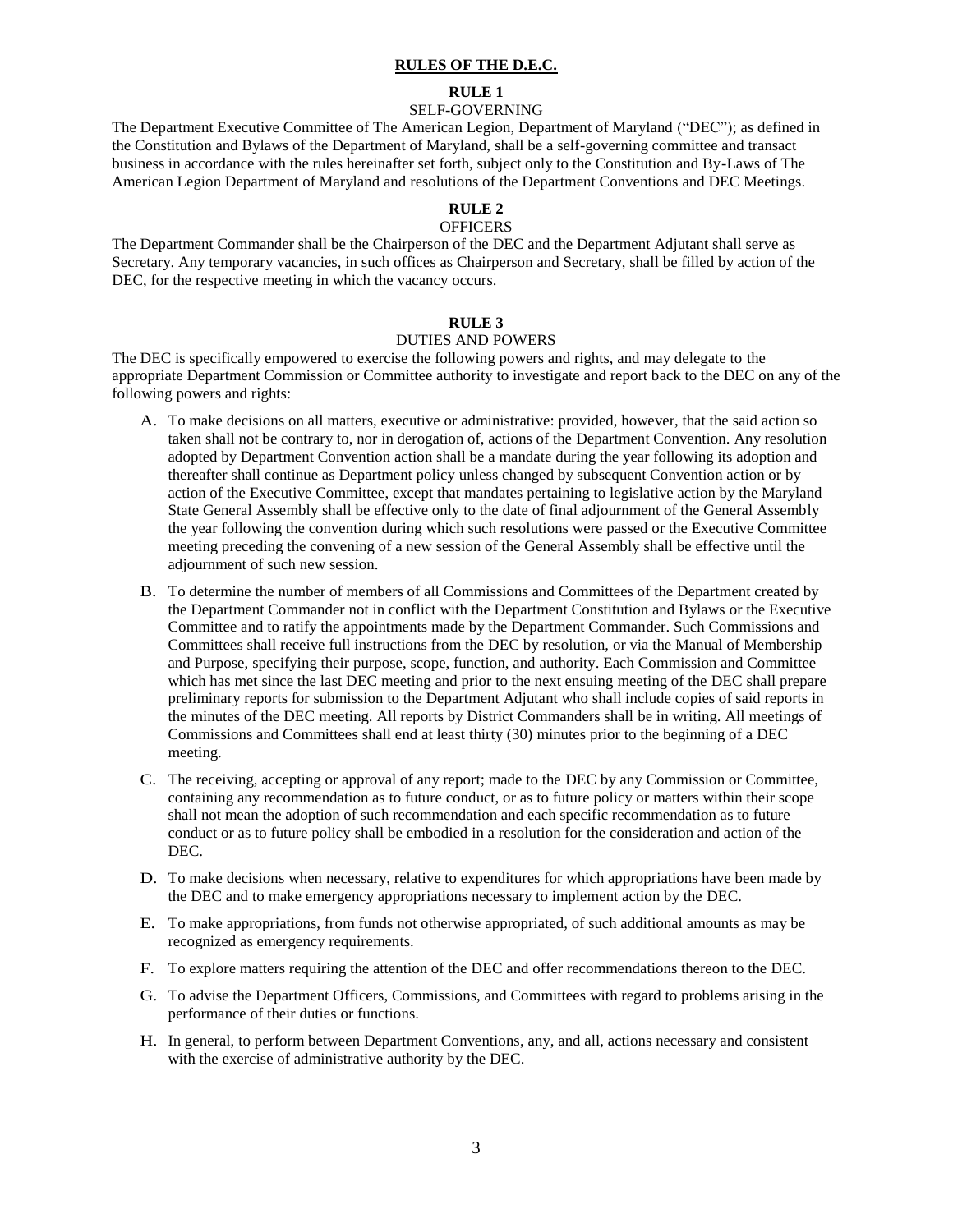## **RULE 4**

## DECORUM

- A. When a member desires to speak he/she shall rise, wait to be recognized, give their name and address the Chair.
- B. No member shall speak more than once on any question without leave of the DEC, except the Chairperson of the Commission or Committee involved, who may conclude the debate on any question.
- C. While the Commander is reporting, the DEC is debating, or action on a question is ongoing, none shall entertain private discourse, nor walk into, out of, or across the meeting room.
- D. The question shall be debated until it has been propounded by the Chair, and then the mover shall have the right to explain their views, in preference to any other member.
- E. While the commander is putting the question, (determining those for or against the passage of the motion; and those abstaining), any member who has not spoken before to the matter may speak on the question before the negative is put (before the calling for those against the passage of the motion).
- F. No debate shall extend more than 15 minutes on any matter. At the end of 15 minutes (or sooner) the Commander shall call for the vote.
- G. Whenever a division of vote is to be determined on any question before the DEC, the Presiding Officer may determine the division by:
	- 1. Viva Voce vote with right of recourse to a "teller vote" or "roll call vote" as hereinafter provided.
	- 2. A teller vote whereby the yeas and nays may be counted by rising vote with recourse to a roll call vote as hereinafter provided.
	- 3. A roll call vote may be directed by the Presiding Officer to determine a division of vote on any question. A roll call vote shall be taken upon the request of one voting member from three (3) different districts.
	- 4. On any Viva Voce vote, or teller vote, any member of the DEC shall have their vote recorded upon their request.
	- 5. If the meeting is held under Rule 13, the electronic method so used by the meeting service, or an alternative software platform, may also be used.
- H. If there is no division of vote on a question and or objection to a motion before the DEC, the Presiding Officer may pass the matter by unanimous consent.
- I. All requests to speak by a nonmember of the DEC shall be referred to a Department Vice Commander, who if he deems the request to be justified shall move for permission for the nonmember to speak.
- J. Fund raising outside the District in which the Post or District raising funds is located shall require approval by the DEC. Requests for such fundraising shall be referred to the Third Vice Commander who shall call a meeting of, the Fund Raising Screening Committee (consisting of Third Vice Commander, serving as Chairperson, and the District Commanders) to consider the request. The recommendation of the Fundraising Screening Committee shall be placed on the floor by motion for action by the Executive Committee. Such requests include requests for donations or grants from statewide sources, including the State of Maryland, or any source outside the District boundaries. No approval for fundraising outside the Department of Maryland Boundaries is in order, unless the permission of every other Department in which the funds are being collected has given permission.
- K. All disciplinary matters shall be considered by a Committee under the Chairmanship of the Judge Advocate. The Committee which shall be appointed by the Commander is to include no less than three (3) Members. The recommendation of the Committee shall be presented to the DEC for final action.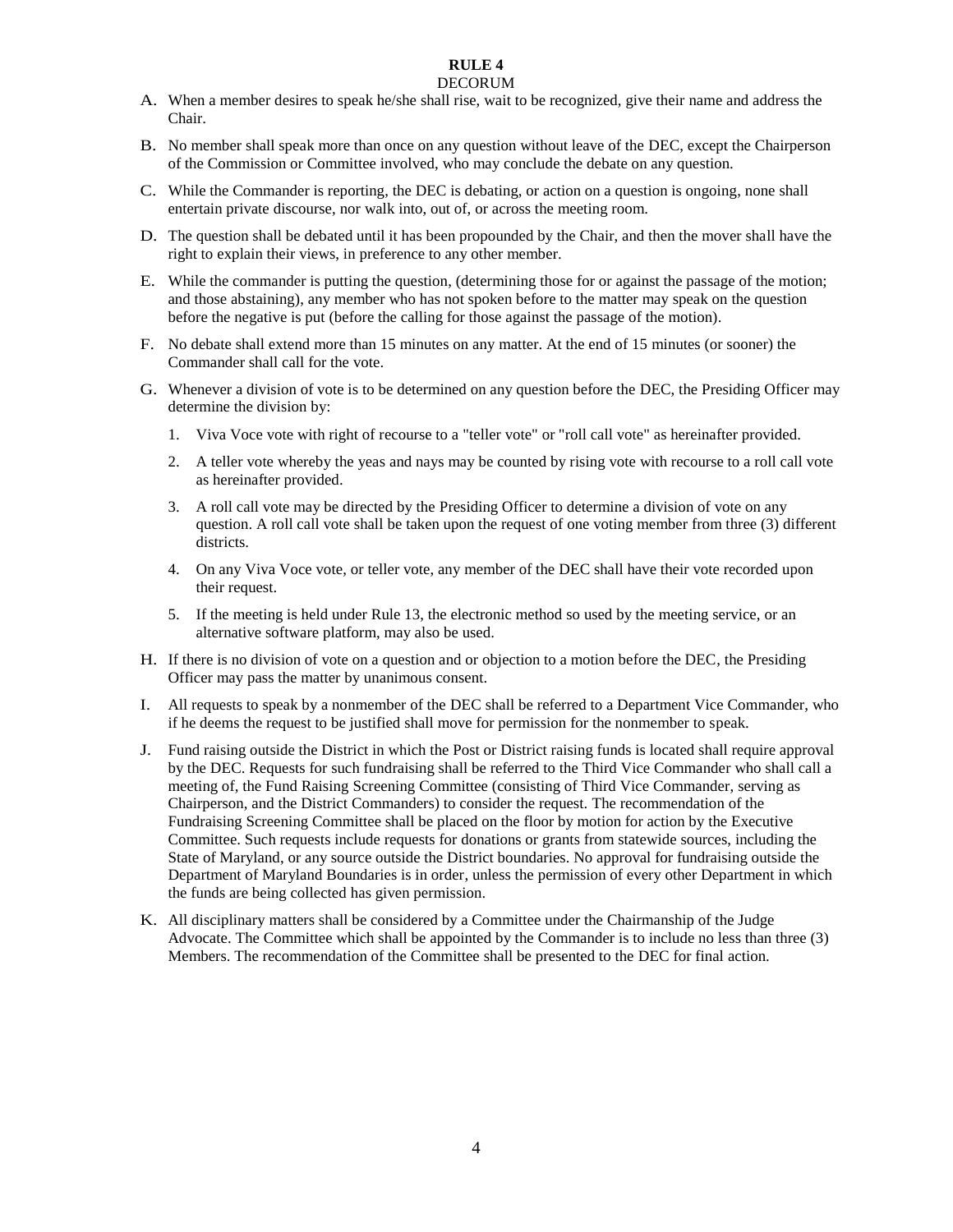### **RULE 5** ORDER OF BUSINESS

- 1. Posting of Colors and Pledge of Allegiance
- 2. The Invocation
- 3. Roll Call
- 4. Approve minutes of previous meeting
- 5. Received reports from Department Officers
- 6. Receive reports from Commission and Committees
- 7. Receive resolutions
- 8. Unfinished business
- 9. Correspondence
- 10. New business
- 11. Good of The American Legion
- 12. Benediction
- 13. Retirement of the Colors

### **RULE 6**

### FISCAL POLICY

- A. All matters of business affecting the fiscal policy of The American Legion, Department of Maryland, or financial matters outside the scope of mandates of the Department Convention, including the making, cancellation, abrogation or modification of any contract to which the Department Organization is a party, shall be considered under a first and second reading, with not less than one hour intervening.
- B. All requests for funds shall be referred to the Finance Commission. Written requests received by the Finance Commission at least ten (10) days prior to the DEC meeting shall be considered by the Finance Commission and the Chairperson (Department Treasurer) shall place a motion on the floor to approve or disapprove the request. After a second reading of the request, a two/thirds affirmative vote is required for approval. If the request is not made in writing at least ten (10) days prior to the DEC meeting, unanimous approval shall be required (after the second reading).
- C. Final action on all fiscal matters shall be taken only upon the second reading thereof, provided, however, that the annual budget and regular financial reports (copies of which shall have been made available to all members of the DEC), upon recommendation for immediate action by the Finance Commission may be considered at the conclusion of the report by the Finance Commission. Financial matters of an emergency nature which require the action by the DEC under RULE 9 contained herein shall suspend the procedures as contain in RULE 6 herein, provided the Finance Commission shall vote on the emergency issue and the results of such vote shall be the recommendation presented to the DEC for consideration under RULE 9.

#### **RULE 7** PROCEDURES

- A. Letters and communications addressed to the DEC, the Department Commander, the Department Adjutant or any other Department Officer and by them referred to the DEC shall be read (or published to-the members, as determined by the Department Commander) by the Adjutant. Such letters and/or communications shall be disposed of in one of the following ways:
	- 1. By motion to accept. Such acceptance motion shall have the effect of approving the subject matter and should include specific instruction, if necessary, for further disposition; i.e., by directions to the Department Commander, Department Adjutant or other appropriate officer; by reference to an appropriate Commission or Committee; or any other proper instructions.
	- 2. By motion to receive and file. Such a motion shall denote neither approval nor disapproval of the subject matter and shall require no action on the part of Officers or others beyond a formal reply should such be required as determined by the Department Commander.
	- 3. By motion to reject or decline. Such a motion shall mean disapproval and should include specific instructions for further disposition as contemplated in Rule 7, Subsection A(1.) above.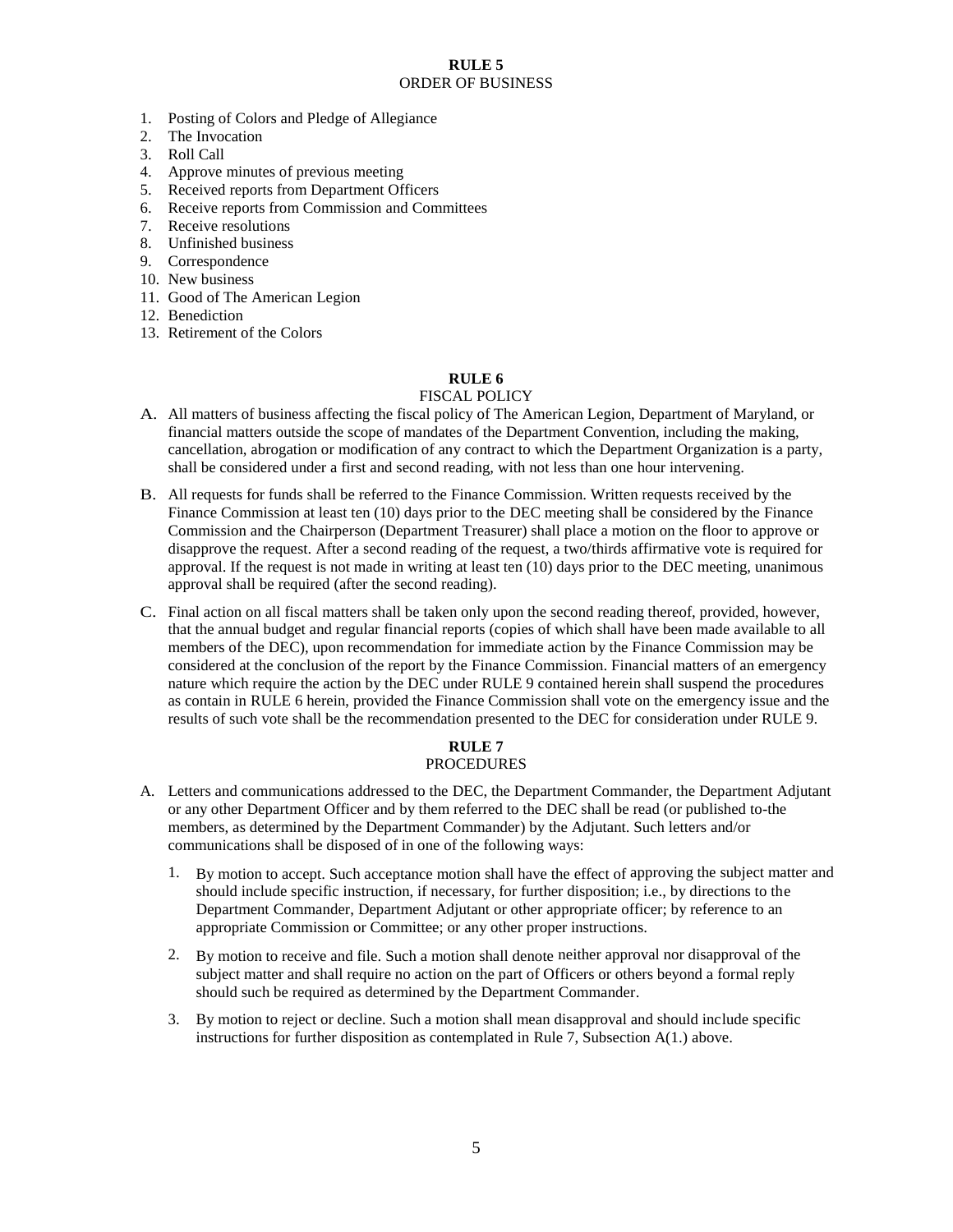- B. Reports of Officers shall be acted upon directly by the DEC, except that by direction of the DEC a report of any Officer may be referred to an appropriate Commission or Committee for study and report thereon. Reports of Officers shall not be altered or amended by the DEC nor may any such report be rejected. In the event that the DEC shall not agree with the report or any statement therein contained, then, and in such event, if the presiding officer or the DEC so determines, a separate memorandum shall be prepared setting forth the objections. If said memorandum is approved by the DEC it shall be filed with the report. Any such memorandum, when submitted, is subject to amendment. Reports of Officers shall be disposed by motion as follows:
	- 1. To approve the report. Such action shall constitute approval of the statements made in the report.
	- 2. To disapprove the report. Such motion shall have the effect of disapproving any or all statements in the report, but such motion shall prevail only in the event that a memorandum setting forth the objections to such report shall have been adopted.
	- 3. To receive and file the report. Such action shall constitute only a routine disposition of the report.
	- 4. A negative vote on motions # 1 or #2 shall automatically cause the report to be received and filed.
- C. Reports of Commissions and Committees shall be received and shall then be subject to disposition on the following motions:
	- 1. To approve the report. Such actions shall constitute approval of the statements made in the report subject to the procedure outlined in Rule 3, paragraph C of the Rules of the DEC.
	- 2. To receive and file the report. Such action shall constitute only a routine disposition of the report.
	- 3. To re-commit the report. Such action shall return the report to the Commission or Committee of origin for further study and report and may be accompanied by specific instructions.
	- 4. To commit the report to a special committee. Such action shall contemplate specific study and such committee shall return the report with recommendation.
	- 5. A negative vote on motion #1 shall automatically cause the report to be received and filed.
- D. Any member of the DEC shall be privileged to present a resolution in their own right in any of the following ways:
	- 1. Under a proper order of business, in which case the subject matter thereof shall be germane.
	- 2. Under New Business
	- 3. Upon unanimous consent of the DEC during any meeting of the DEC, at an appropriate interval in the order of business.
	- 4. Under suspension of the rules.
- E. All Commissions and Committees shall be required to present in resolution form all recommendations as to their future conduct or future policy as to matters within their scope and functions upon which it is desired or required that the DEC take action as contemplated in Rule 3, paragraph C.
- F. Matters emanating from Posts or other sources, including from The American Legion Auxiliary shall be defined and classified as:
	- 1. Legion Sponsored Matters.
	- a. Resolutions by properly constituted American Legion organizations, to wit: Posts and intermediate bodies (which have been approved by Department Convention or the Department DEC), Department Convention, Department DEC, or resolutions submitted by any Department Commission, or Department Committee.
	- b. Resolutions emanating from The American Legion Auxiliary, Department of Maryland or any official component thereof.
	- c. Official communications or directives of the Department Commander.
	- d. Official communications of Department Officers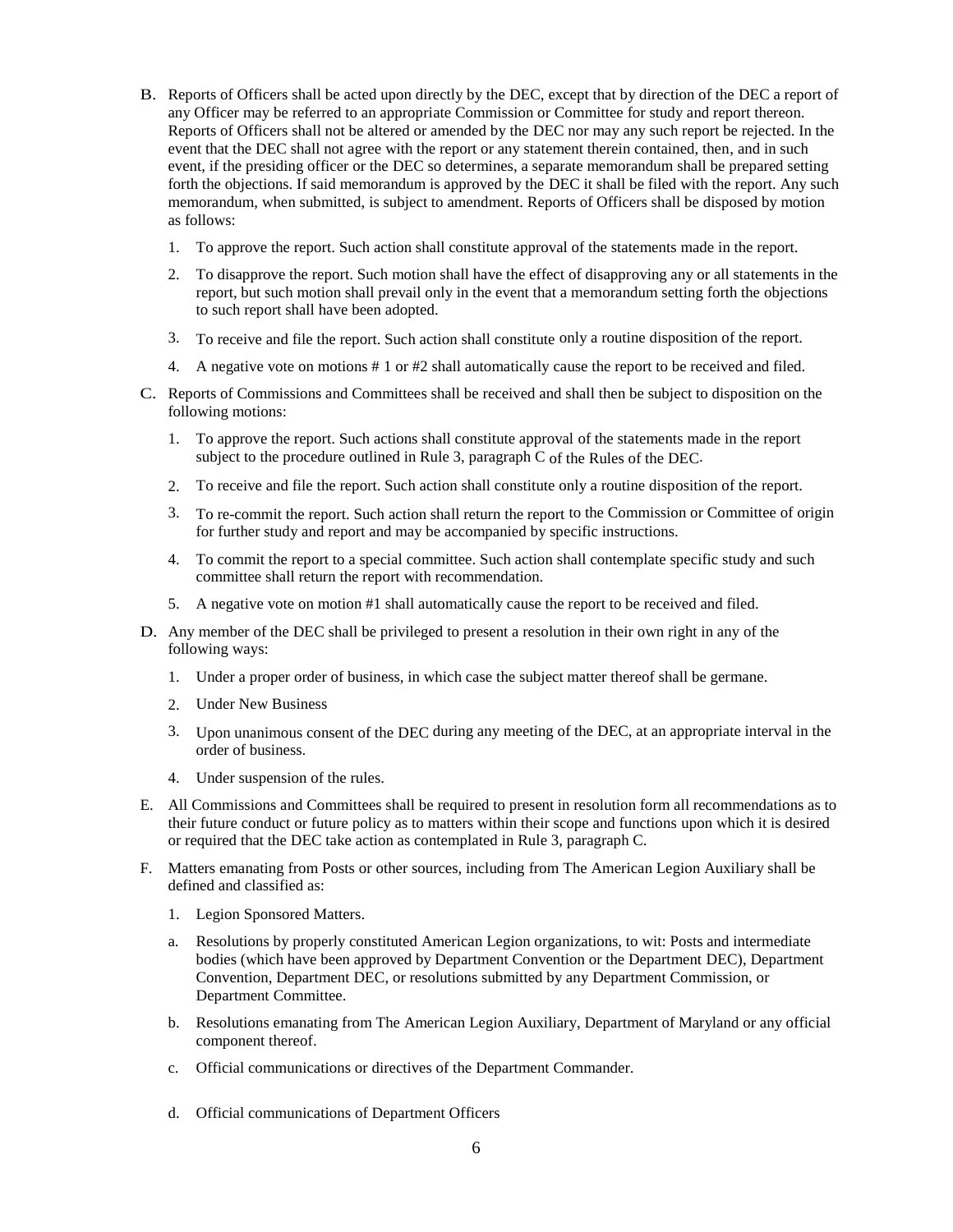### 2. Official Matters.

Official matters are those which originate with the Officers or officials such as Commanders or other officers of Posts, intermediate bodies or the President of The American Legion Auxiliary, Department of Maryland.

### 3. General Matters.

General matters are those which originate with individual members of The American Legion, individual citizens or as a result of communications with Organizations or their officials not affiliated with The American Legion or from agencies of Government. Such matters shall be disposed of as follows: Communications or matters received at Department Headquarters are to be analyzed by the Adjutant who shall take action in one or more of the following ways:

- a. The Department Adjutant shall determine, in accordance with their best judgment, whether or not such communication or matter is basically administrative in nature, and if so, refer the matter to the appropriate Officer for disposition.
- b. If in the judgment of the Adjutant the subject matter be of primary concern to or related to a program or function of one of the Commissions or Committees, the same shall be referred to the appropriate Commission or Committee for action or for consideration by that group for possible presentation to the DEC.
- c. Matters which do not fall within the above classifications or which in the opinion of the Commander or Adjutant involve questions of organizational policy of sufficient importance to be considered by the DEC shall be referred to the appropriate Commission or Committee for disposition.
- d. The DEC, with the exception of the latitude in paragraph c above, will directly consider only matters which bear the prior approval of a District, County or Area, or referred to it by the Department Convention or which may be recommended to it by the Commander, or be presented to it by the governing body of the Department of Maryland Auxiliary. All other matters, as herein before defined, which do not have the sponsorship specified in this paragraph may become eligible for consideration by the DEC only in the event that they have been recommended for approval by a Commission or Committee.
- e. The Adjutant shall keep and maintain a register of all matters officially received from a District, County, or Area or sponsored by a DEC member, referred to Commission, or Committee, and shall report these referrals to the DEC.
- f. Commissions and Committees when submitting their reports to the DEC shall include therein a record of the disposition of all matters previously referred to them.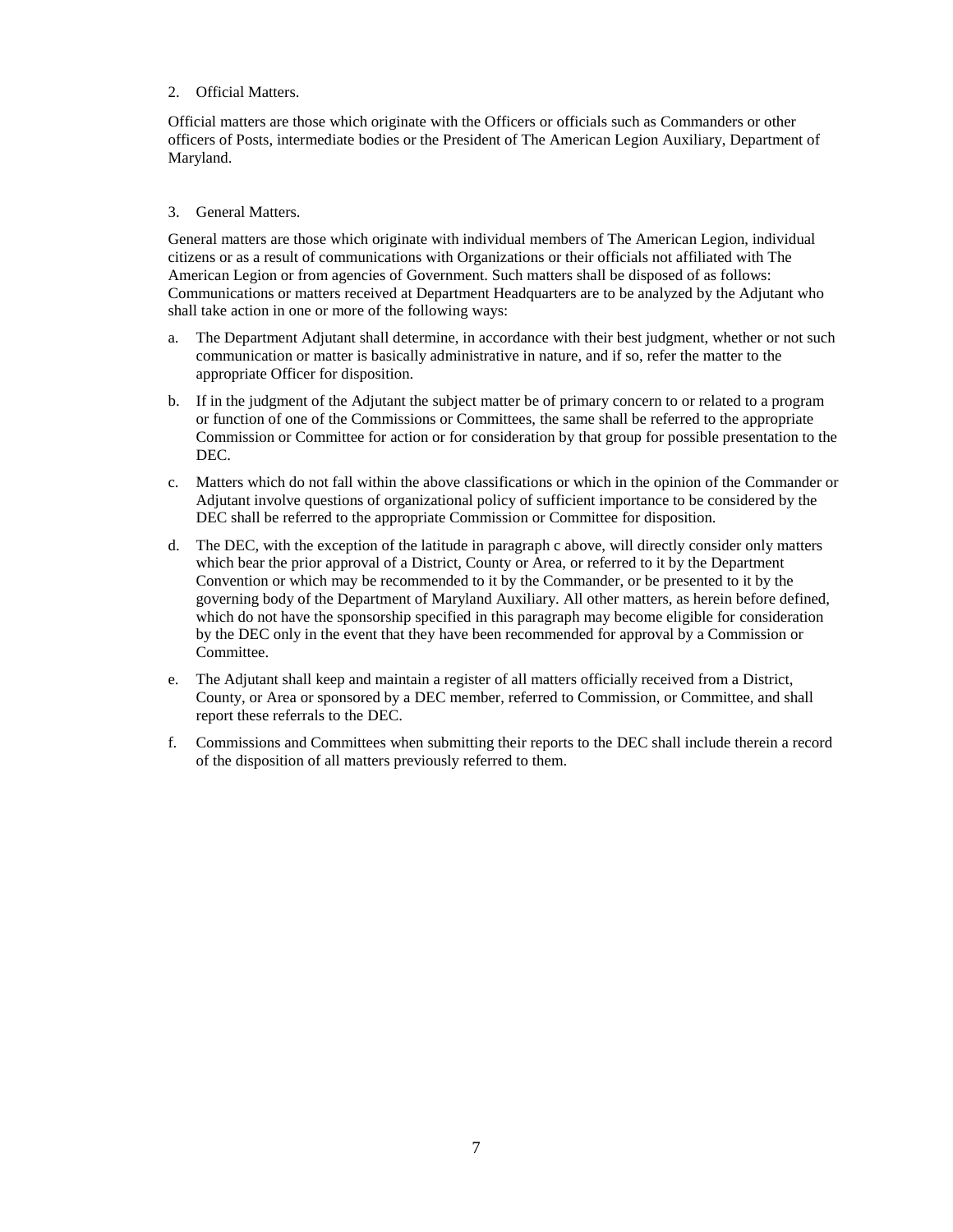### G. POST CHARTER REVOCATION, CANCELLATION, OR SUSPENSION

### 1. Charges

- a. A charge that any Post should, for any good and sufficient cause, have its charter cancelled, suspended or revoked may be initiated by the Department of Maryland Executive Committee or a subcommittee thereof, or the Post itself. A charge may be withdrawn only with the written consent of the Department Commander.
- b. Such charge shall be filed with the Department Commander or the Department Adjutant at Department Headquarters.
- c. Such charge shall be in writing, and signed by the Department Commander, the Post Commander, the respective Adjutants, or the members of a Department Subcommittee, as the case may be, and sworn to before any officer authorized to administer oaths.
- d. Three additional copies of such charge shall be filed with the original. The Department Commander shall forthwith cause one copy of such charge to be served on the defendant Post by delivering a true copy thereof to the Adjutant of said Post, as hereinafter provided.
- e. Such charge shall include the following:
- f. A certified or attested copy of the resolution authorizing the filing of such charge.
- g. The full name and address of the Post against which the charge is made, as well as the full name and address of the Commander and Adjutant of such Post.
- h. A clear, concise and detailed statement of the facts upon which the charge is based.
- i. The section or sections of the National and Department Constitutions and By-Laws alleged to have been violated.
- j. Affidavits or documents substantiating the charge may be attached.
- k. After a charge has been filed, the Department Commander shall forthwith cause a full investigation of the facts to be made. After such investigation, the Department Commander shall file a report and recommendation with the DEC for its action thereon at its next meeting.
- l. Proceedings relating to the cancellation, suspension, or revocation of a Post charter may also originate with either the Department Commander or the DEC.
- 2. Resolution of DEC
- a. Should the DEC determine by a majority vote that the Post should surrender its charter, the DEC shall direct the defendant Post to surrender its charter for cancellation, and shall pass a resolution that unless the charter is so surrendered, prior to the date therein specified, a hearing and trial be held to determine whether the Post charter should be cancelled, suspended or revoked, and said resolution shall include the following:
	- i. A statement that the DEC has determined that a hearing and trial is warranted.
	- ii. Authorization and direction to the Department Commander and Department Adjutant to sign a formal complaint.
- iii. The names and addresses of the members of the subcommittee before which the hearing and the trial is to be held.
- iv. The name and address of the Department Judge Advocate or special acting Department Judge Advocate who is to assist the committee.
- v. Authorization to the subcommittee to hire such stenographic or other help as may be necessary and to incur such expense as may be necessary. Said expense, including the cost of stenographic report of the trial when ordered to be transcribed by the subcommittee or the DEC, shall be charged as costs against the complainants, defendant Post, or the Department in such manner and amount as the DEC shall prescribe.
- vi. That the subcommittee shall report its written findings of fact and recommendation to the DEC at its next meeting, provided, however, that if the hearing or trial is not completed, a partial report shall be made.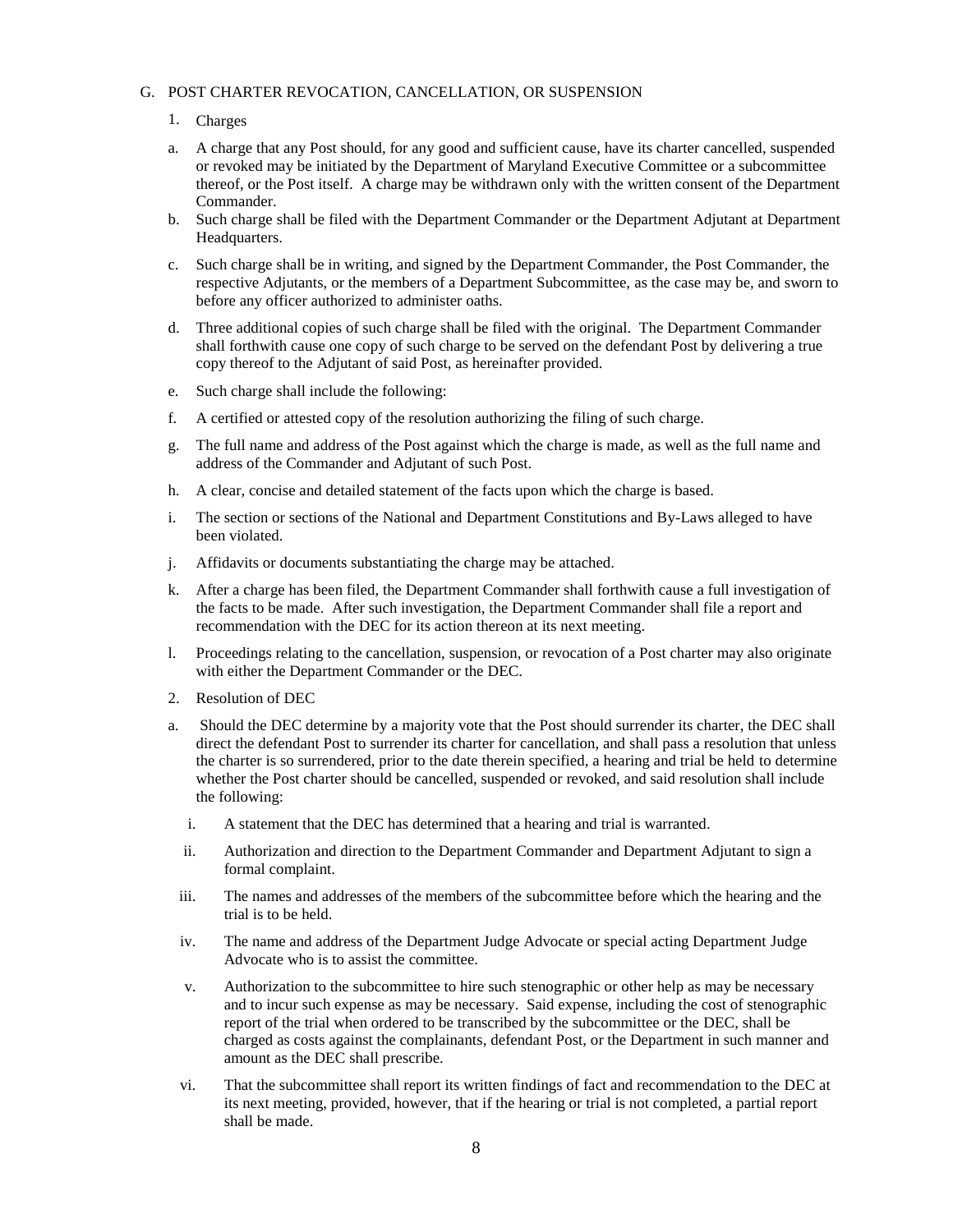- 3. Complaint
- a. In all cases, a formal complaint, in triplicate, shall be drawn by the Department Judge Advocate and signed by the Department Commander, Department Judge Advocate, and Department Adjutant, setting forth the following:
- b. A clear and concise statement of the facts upon which the charges are predicated.
- c. The origin of the charges.
- d. A copy of the resolution of the DEC appointing the subcommittee and its assistants.
- e. A copy of the Uniform Code of Procedure for the Revocation, Cancellation or Suspension of Post Charters.
- f. The time within which an appearance or answer shall be filed by the Post, which shall be not less than 20 or more than 60 days from the date of the service of a copy of the complaint.
- g. The time and place for the hearing and trial, which shall not be more than 30 days after the date of the expiration of the time for the filing of the answer.
- h. Any such complaint may be amended by the subcommittee of the DEC in its discretion at any time upon such terms as may be deemed just in the opinion of the said subcommittee.
- 4. Service
- a. The subcommittee shall cause a true copy of the complaint to be served on the defendant Post.
- b. All complaints, orders, and other process and papers of the subcommittee or the Department organization of The American Legion may be served personally, or by registered mail, or by leaving a copy thereof at the principle office or Headquarters of the intermediate body or Post, or place of residence of the person or officer to be served. The verified return by the individual serving the same showing service thereof in the manner herein provided, or the registry return receipt shall be proof of service.
- c. All notices, orders, papers or other process which are to be served on the Department Headquarters of The American Legion, or the subcommittee appointed to conduct the trial, shall be deemed served if they are served on the Department Adjutant at Department Headquarters, said service to be made as herein above provided.
- d. Witnesses may be summoned by a notice signed by either the special acting Department Judge Advocate, the Department Judge Advocate, or by a member of the subcommittee.
- 5. Answer
- a. The defendant Post shall file an answer to said complaint with the Department Judge Advocate at Department Headquarters within the time specified in the complaint. The answer shall contain a clear and concise statement of the facts which constitute its defense. Any charge or specification in the complaint which is not expressly denied or explained in the answer shall be deemed to be admitted.
- b. In the event that the complaint is amended during the course of the hearing or trial, the defendant shall be furnished with a copy of such amendment, and may file an amended answer to the said amended complaint within five days thereafter.
- 6. Subcommittee
- a. The subcommittee to hear, try, and make written findings of fact and recommendations with reference to the matter of the cancellation, suspension or revocation of the Post charter shall be appointed by the DEC and shall consist of not less than three (3) members of the DEC. No member of the Post under investigation shall be a member of such subcommittee.
- b. Should no member of the subcommittee be a lawyer, opinions on questions of law may be obtained from the Department Judge Advocate.
- c. A majority of the members of the subcommittee shall constitute a quorum. If for any reason there is less than a quorum, the hearing shall be adjourned until a quorum is present.
- d. The duties of the Department Judge Advocate or special acting Department Judge Advocate shall be to see that the trial is prompt, complete and thorough, make all arrangements for the hearings, the summoning of all witnesses and the production of all papers. He shall see that all the orders of the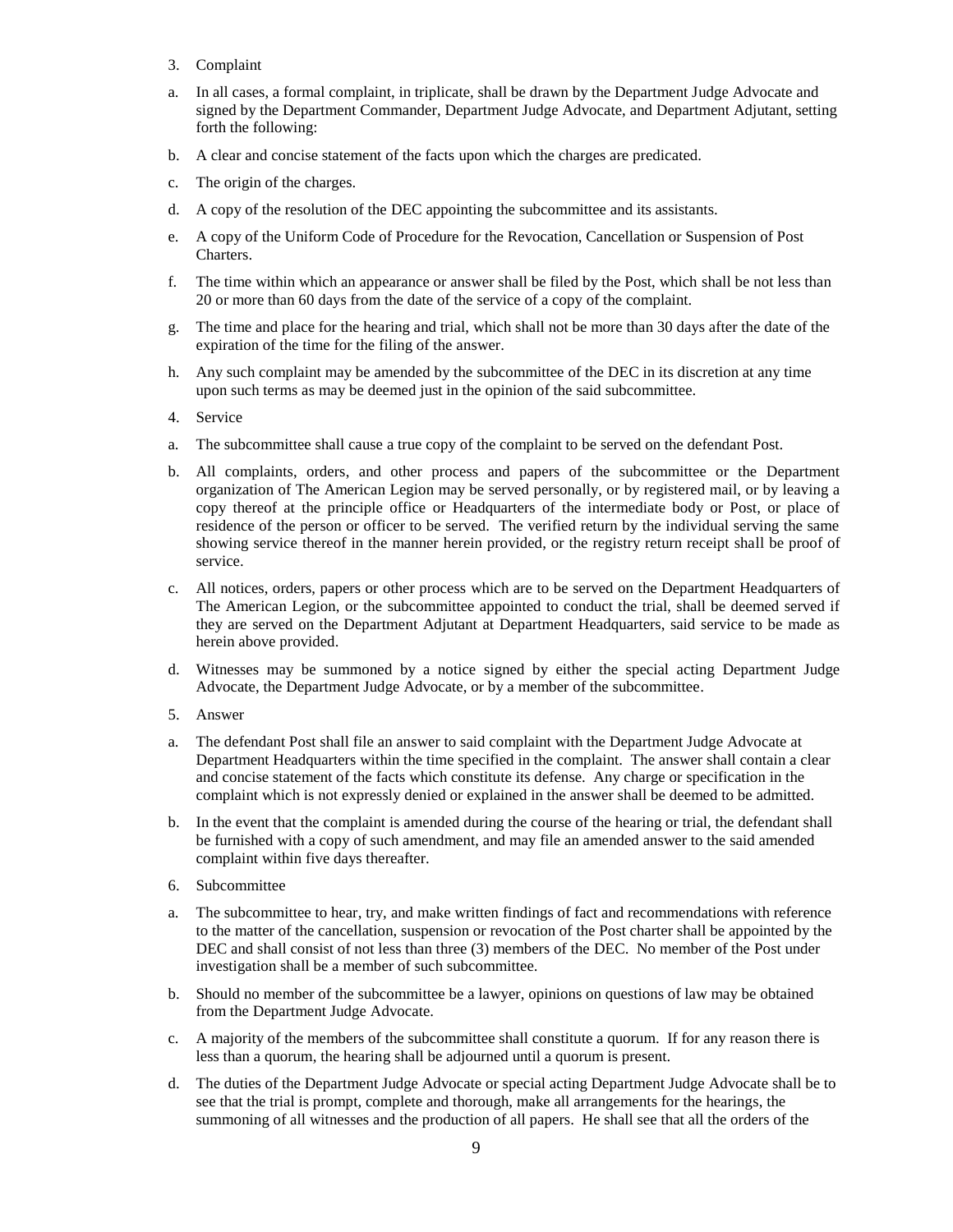subcommittee shall be carried out. The Department Judge Advocate shall examine and cross-examine all witnesses.

- 7. Hearing and Trial
- a. The subcommittee shall decide all questions arising as to relevancy of the evidence and the regularity of the proceedings. **The rules of evidence prevailing in courts of law and equity shall not be controlling.**
- b. The subcommittee may hold its hearings in closed sessions or may open them to the public. The subcommittee shall hear witnesses on oath or affirmation.
- c. Any party to the proceeding shall have the right to appear at such hearing in person, by counsel or otherwise, subject to such reasonable restrictions as may be placed on this right by the subcommittee, and to examine and cross-examine witnesses and to introduce documentary or other evidence.
- d. Stipulations of fact may be introduced in evidence with respect to any issues.
- e. Objection to the conduct of the hearing shall be stated orally together with a short statement of the grounds of such objection and included in the stenographic report of the hearing.
- f. Any party to the proceedings shall be entitled to a reasonable period at the close of the hearing for oral argument, which shall not be included in the stenographic report of the hearing. Briefs may be filed by the parties within the time fixed by the subcommittee.
- g. In the discretion of the subcommittee, the hearings may be continued from day to day, or adjourned to a later date, or to a different place by announcement thereof at the hearing by the chairperson or vicechairperson of the subcommittee or by other appropriate notices.
- h. A stenographic report of the trial shall be made.
- 8. Report of Subcommittee
- a. The subcommittee, after it has completed its hearings, shall file the complete report of the proceedings had upon the trial, together with its written findings of fact and recommendations with reference thereto with the Department Adjutant not less than five (5) days before the next meeting of the DEC, all of which shall be open to the inspection of all members of the DEC, as well as a representative or representatives of the defendant Post.
- b. The DEC shall consider said report and act thereon.
- c. At the DEC meeting at which the report of the said subcommittee is to be considered, one representative of the defendant Post may, within the discretion of the DEC, be given the privilege of the floor for not more than one hour.
- d. Should the subcommittee's report be a partial report, the DEC may continue the committee and authorize it to hold further hearings and present its final report at the next meeting of the DEC.
- 9. Appeal
- a. Should the DEC refuse to cancel, suspend or revoke the charter of the Post, such decision shall be final and no appeal can be taken therefrom.
- b. Should the DEC, upon a report of its subcommittee, cancel, suspend or revoke the charter of the defendant Post, the defendant Post and the National Adjutant shall be notified by the Department Adjutant of the decision of the DEC, which notice shall be mailed within five (5) business days after such decision has been rendered. Should the defendant Post desire to appeal from the decision of the DEC, it shall serve its notice of appeal, signed by the Post Commander and Post Adjutant, on the Department Adjutant at Department Headquarters within thirty (30) days from the date of said suspension, cancellation or revocation.
- c. Upon receipt of said notice of appeal, the Department Commander shall immediately notify the National Commander or National Adjutant of such appeal and shall cause the Department Judge Advocate, or acting Department Judge Advocate, and the subcommittee to submit all the papers and the complete record of the hearings to the National Commander or National Adjutant.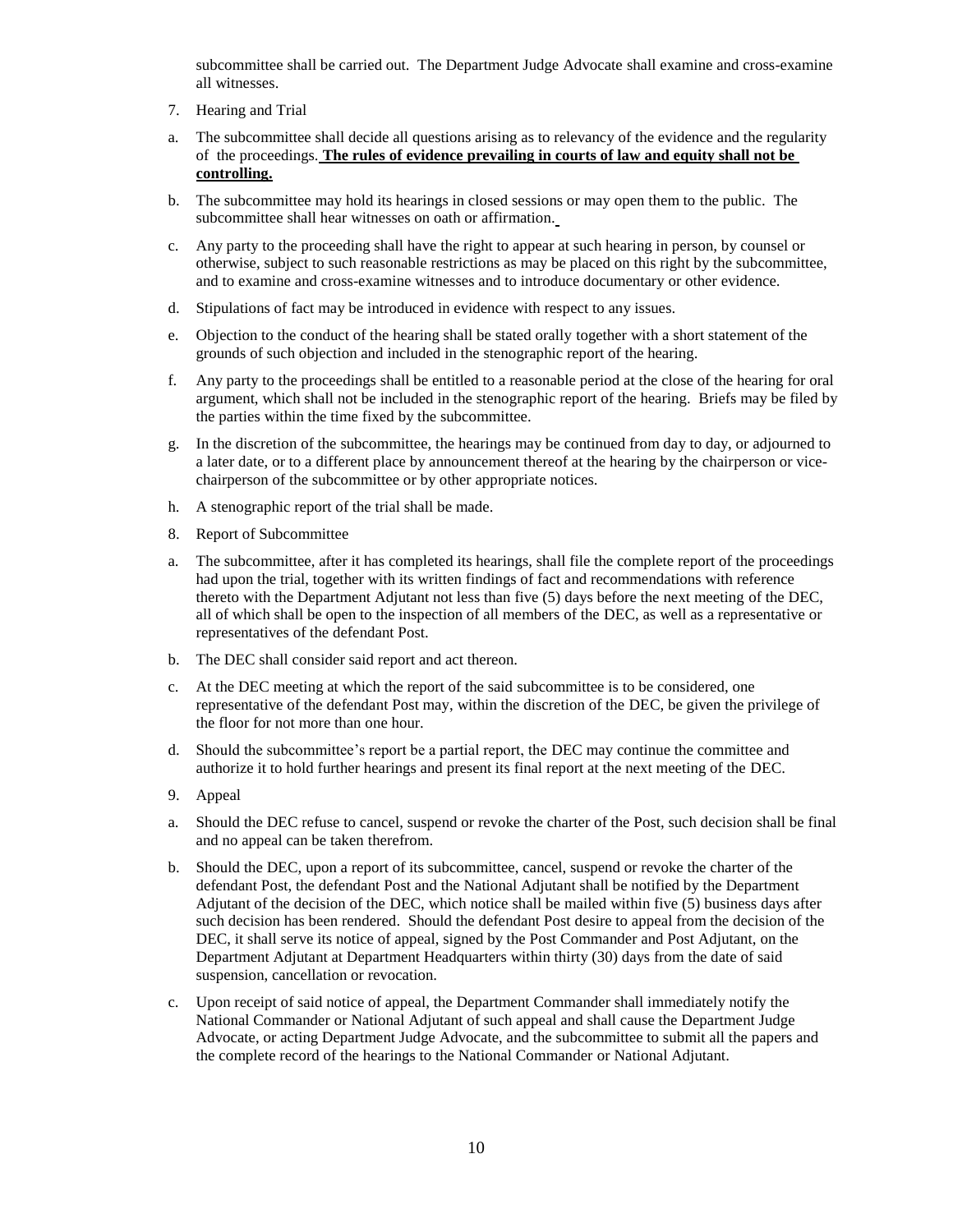H. Hearings. Rules Governing Post Disciplinary Hearings under Article XIII, Sections 1-8 of the Constitution and ByLaws of the Department of Maryland.

All trials or hearings held by any Post to discipline any Post member shall conform to Article XIII, of The American Legion, Department of Maryland, Inc., Bylaws, and The American Legion, Department of Maryland, Inc., Uniform Code for Discipline of Post Members then in force.

I. Post Loan Acquisition / Property Disposal / Lease Procedures

Article III Section 4 of the Department Constitution states:

"Section 4. No real estate or leasehold property belonging to The American Legion, Department of Maryland, Inc., or one of its subordinate organizations shall be sold or disposed of in any way or have its title encumbered in any manner without the Post notifying the consent of the Department Executive Committee of The American Legion, Department of Maryland, Inc."

The Uniform Code for Post Loan Acquisition / Property Disposal / Lease Procedures/Encumbrance of Post Property then in force must be adhered to by a Post, or intermediate bodies of The American Legion, Department of Maryland, when seeking permission from a County / Area Council, District Council, and the Department Executive Committee to borrow funds, sell or otherwise encumber The American Legion or American Legion property, These procedures and requirements also apply when a post is seeking permission to establish a contractual lease agreement for the usage of post real estate., For example; leasing post property to be used for a cell tower location or any other purpose. Further, the same procedures and requirements must be followed when a post is seeking to establish an agreement lease or rent property for the purpose of using the property as a post home:

## **RULE 8**

### FORM OF RESOLUTION

Resolutions which shall be offered as the direct action of the DEC shall be prepared in appropriate form containing such informative preamble in the form of "Whereas" followed by statements of fact and shall conclude with a Resolving clause or clauses which shall specifically set forth what statement or declaration is to receive action of the DEC. Such Resolving clause or clauses shall contain the following leading language: "RESOLVED, By the Department Executive Committee of The American Legion, Department of Maryland in regular. (or special) meeting assembled at (place), on(date) That, etc...and be it further "RESOLVED, That, etc.

Resolutions by Posts, intermediate bodies or other officially constituted subordinate organizations which shall have received favorable action by their respective organizations and which shall have an appropriate endorsement thereof in resolution form shall be acted upon by the Executive Committee in the form of a final Resolving clause in the following leading language: "And be it finally Resolved, By the Department Executive Committee in regular (or special) meeting assembled at (place), on (date), That, etc... ."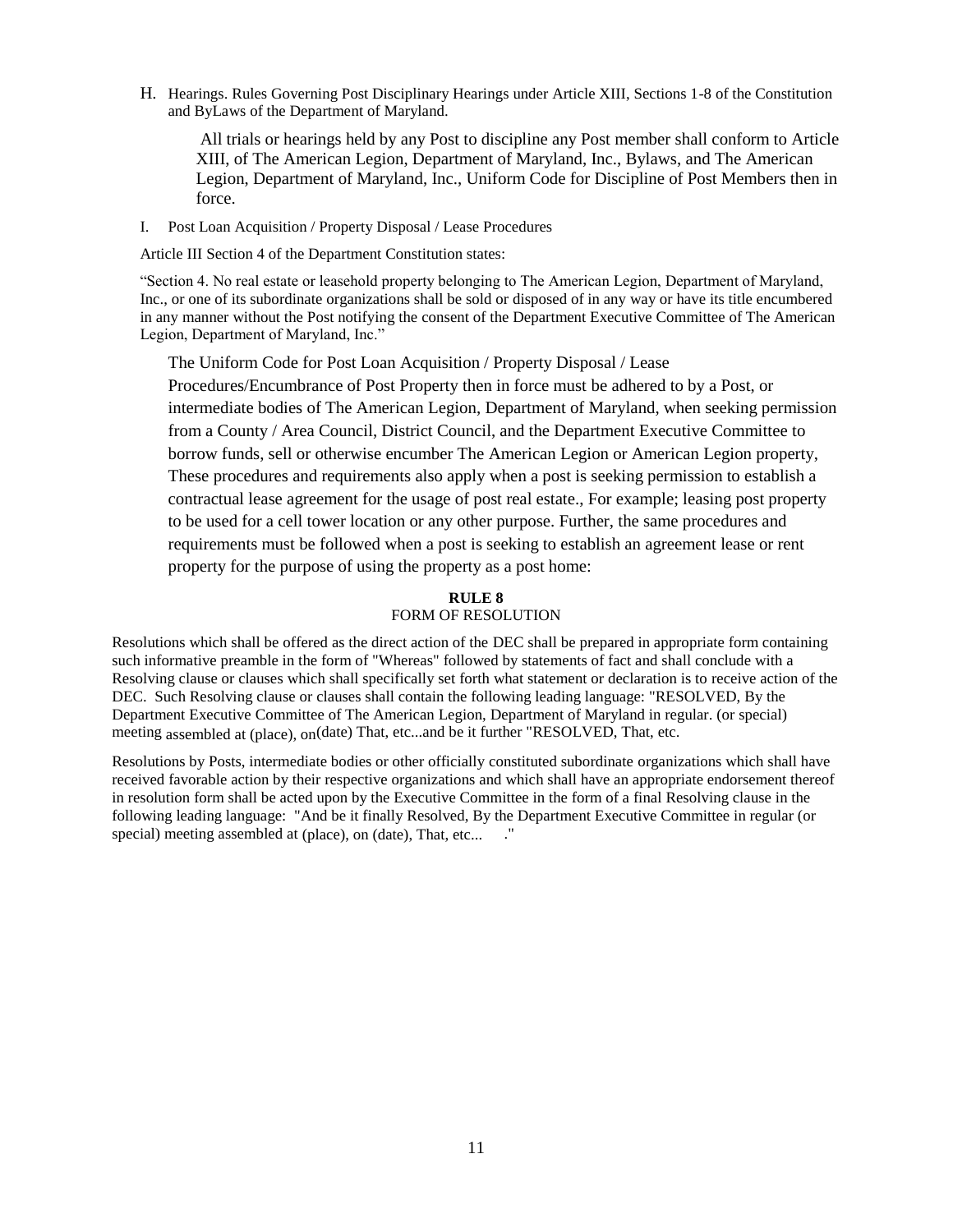### **RULE 9** TRANSACTION OF BUSINESS BY MAIL, TELEGRAPH, TELEPHONE, ONLINE MEETING, OR EMAIL

The Executive Committee, without physically meeting together, may transact official business by mail, telephone, email, video conference or by any other such means available on a matter of urgency, or matters of business scheduled for a meeting that was not possible due to emergency or restriction by a government, as determined by the Department Commander, by voting upon proposed resolutions mailed, telephoned, e-mailed, or provided by video conference or by any other such means available to them by the Department Adjutant, with the approval of the Department Commander.

In the case of mail, telephone, e-mail voting, Ten (10) days shall be allowed for the return, by mail or telegraph or telephone, or e-mail of the votes thereon to the Adjutant. The voting shall be considered closed at the end of the ten (10) days: Provided, that three-fourths of the members of the DEC have returned their votes, or it shall be closed at any time prior thereto if and when all the members shall have returned their votes: Provided, further, That in the event one-third of the committee in writing, objects to the ballot by mail, or by telegraph, or by telephone, or by email the matter shall not be decided and will be considered as the first order of business at the next regular or special meeting: Provided, further, that thereafter the Department Adjutant shall notify the DEC of the action taken.

### **RULE 10**

### PROCEDURES FOR MEETING BY USE OF THE INTERNET OR VIDEO CONFERENCING

In accordance with the laws of the State of Maryland, meetings conducted utilizing this rule shall be considered in person meetings, and the location shall be designated as the location of the Chairperson for the meeting. All Commissions and Committees of the DEC are permitted to conduct their meetings utilizing this rule.

A. The Secretary shall send by e-mail notice to every Committee Member at least seventy-two (72) hours prior to any internet or video conference meeting ("Meeting"): (i) the Meeting(s) day and time; (ii) the Meeting(s) connection URL and code(s); and, (iii) as an alternative and backup to the audio/video connection included within the e-mail notice, a phone number and access code(s) the Committee Member may need to participate in the Meeting by telephone. The Secretary shall also include a link to the Rules with this e-mail notice.

B. The Secretary shall schedule the Meeting sign-on service availability for all DEC Members beginning at least 30 minutes before the Meeting scheduled start time.

C. Upon signing into the meeting all DEC Members shall be identified/authenticated and shall consistently maintain internet and/or audio access throughout the Meeting.

D. The Meeting quorum number is determined based upon the Department Constitution and By-Law requirements. Thereafter, the continued presence of a quorum attendance is determined by the online list of DEC Members, unless a DEC Member demands a quorum count by an audible roll call. Such a demand may only be made following any vote for which the announced totals add to less than a required quorum.

E. Each DEC Member is responsible for his or her audio and internet connections as no action shall be invalidated on the grounds that the loss of, or poor quality of, a DEC Member's individual connection prevented participation in the Meeting.

F. DEC members are required to maintain the muting of their microphones by themselves, unless speaking, to avoid disruptions of the meeting.

G. The Chair may cause or direct the disconnection or muting of a DEC Member's connection to the Meeting. The Chair's decision to disconnect a member's connection shall be announced during the meeting and recorded in the Meeting minutes.

H. To seek recognition by the Chair, a DEC Member shall raise his or her hand, or utilize the method within the internet meeting service being used.

I. A DEC Member intending to make a motion, or request, shall raise his or her hand, or utilize the method with the internet meeting service being used, and shall thereafter wait a reasonable time for the Chair's instructions before attempting to interrupt the speaker by voice.